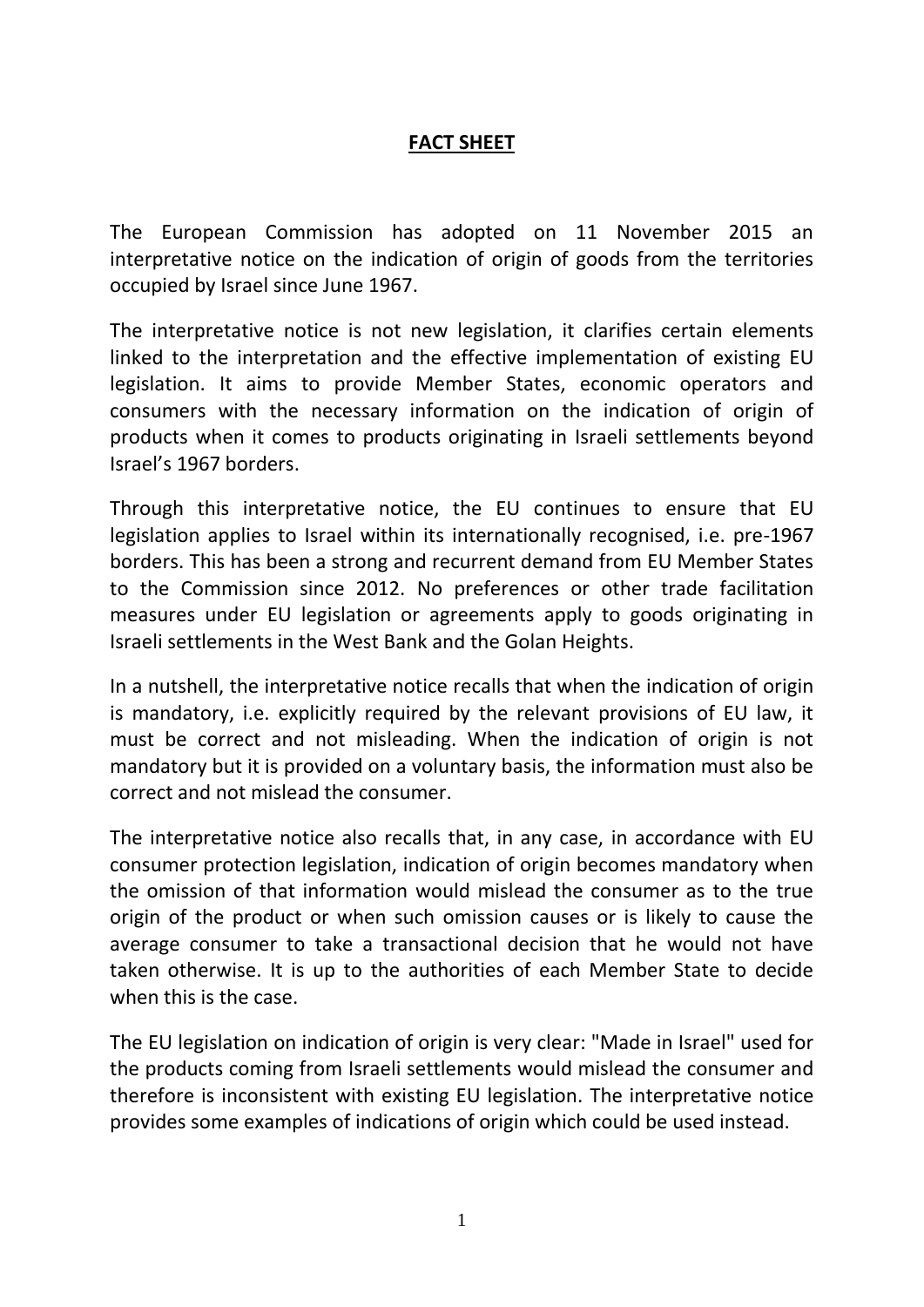The implementation of these rules will remain in the hands of national enforcement authorities.

The EU has a privileged trading relationship with Israel which is based on the Association Agreement. Under this agreement, products originating in Israel benefit from preferential tariff treatment upon their entry into the European Union. Products from Israeli settlements exported into the EU do not benefit from any preferential trade treatment. This situation will remain unchanged.

#### **Questions and Answers**

### **Why is the Commission doing this now?**

The interpretative notice provided by the Commission is about the implementation of EU legislation. As guardian of the Treaties the Commission veils for the correct implementation of EU legislation, independently of any political developments.

There has been a general call from Member States since 2012 in different Foreign Affairs Council conclusions for the Commission to provide guidance at EU level on how to implement existing EU legislation and ensure transparency in the information provided to EU consumers as required by EU law. Commission has also received calls for issuing such guidance from the European Parliament and civil society in the EU.

## **What is the current situation? Does any Member State label products originating from the settlements?**

Since 2009 the UK implements voluntary guidelines for food produce which distinguishes West Bank produce made in Israeli settlements from Palestinian West Bank produce. Similar guidelines have been put in place by Denmark (2013) and Belgium (2014). Other Member States also announced that they would take similar measures, but have decided to wait for guidance at EU level instead.

## **What Israeli exports are subject to mandatory or voluntary rules on indication of origin?**

Mandatory indication of origin applies notably to fresh fruit and vegetables, wine, honey, olive oil, eggs, poultry, organic products and cosmetics. Voluntary indication of origin applies inter alia to pre-packaged foodstuffs and the majority of industrial products.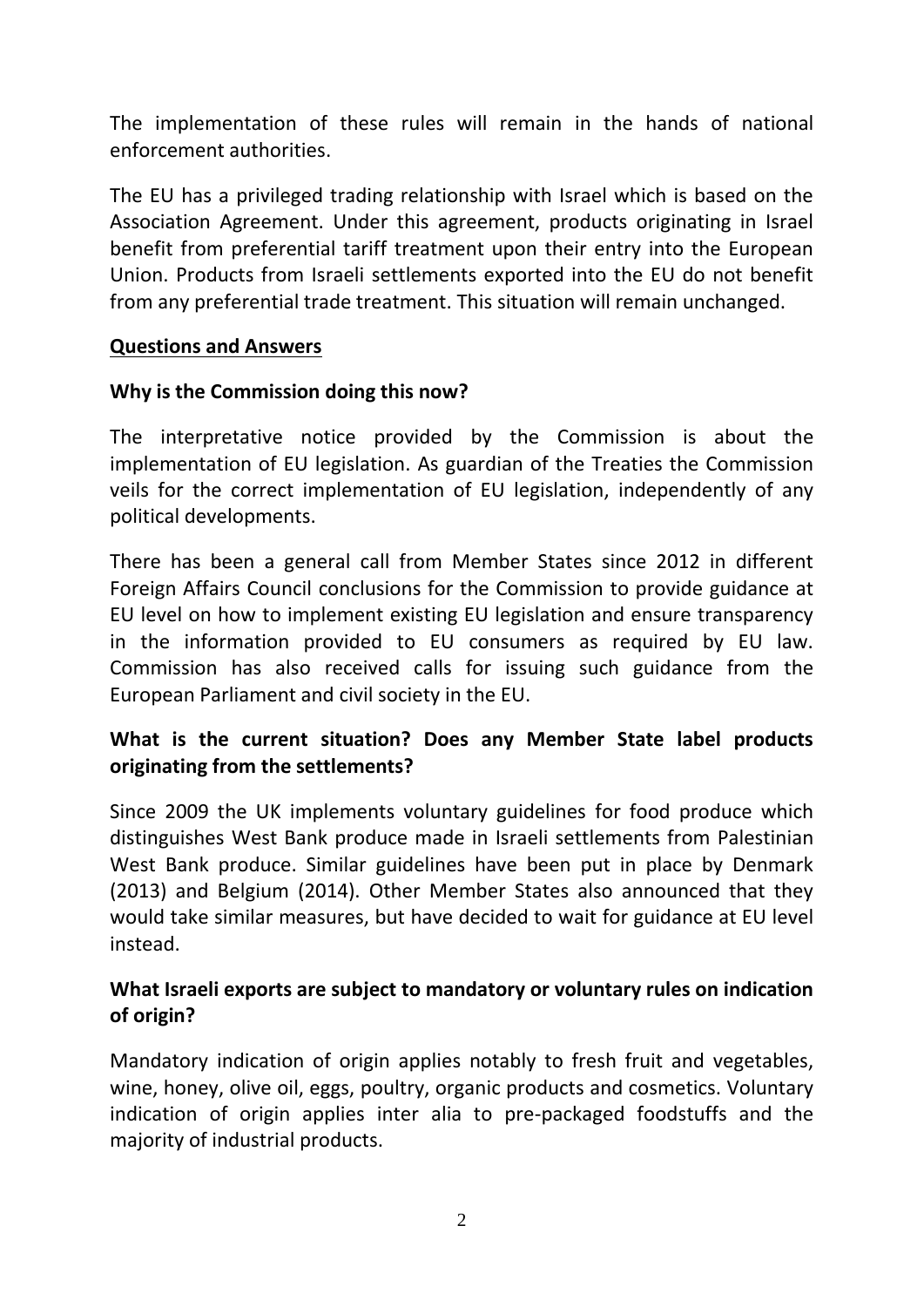## **Does the notice suggest a specific wording to be used as indication of origin?**

The notice is clarifying which indications are incorrect and misleading, for example 'product from Israel' should not be used for products from the Golan Heights or the West Bank (including East Jerusalem).

For products from West Bank or the Golan Heights that originate from settlements, an indication limited to 'product from Golan Heights' or 'product from West Bank' would not be acceptable. In such cases the expression 'Israeli settlement' or equivalent needs to be added, in brackets, for example. Therefore expressions such as 'product from the Golan Heights (Israeli settlement)' or 'product from West Bank (Israeli settlement) could be used.

For products from Palestine that do not originate from settlements, an indication of origin could be 'product from Palestine' or 'product from West Bank (Palestinian product)'.

## **What happens for products for which indication of origin is voluntary?**

The notice recalls that when the indication of origin is provided on a voluntary basis, the information must also be correct and not mislead the consumer.

Furthermore, according to EU consumer protection legislation, indication of origin becomes mandatory for all products when the omission of the information causes or is likely to cause the average consumer to decide to make a transaction that he would not have done otherwise. This evaluation will be in the hands of each Member State.

## **Who's in charge of checking the correct implementation of legislation on indication of origin, the Commission or Member States?**

This is the competence of Member States.

### **Will the notice be binding for Member States?**

This notice does not create any new legislative rules. While it reflects the Commission's understanding of the relevant EU legislation, enforcement remains the primary responsibility of Member States. The Commission ensures, as guardian of the Treaties, compliance with these obligations of Member States. The Notice is without prejudice to the interpretation which the Court of Justice may provide.